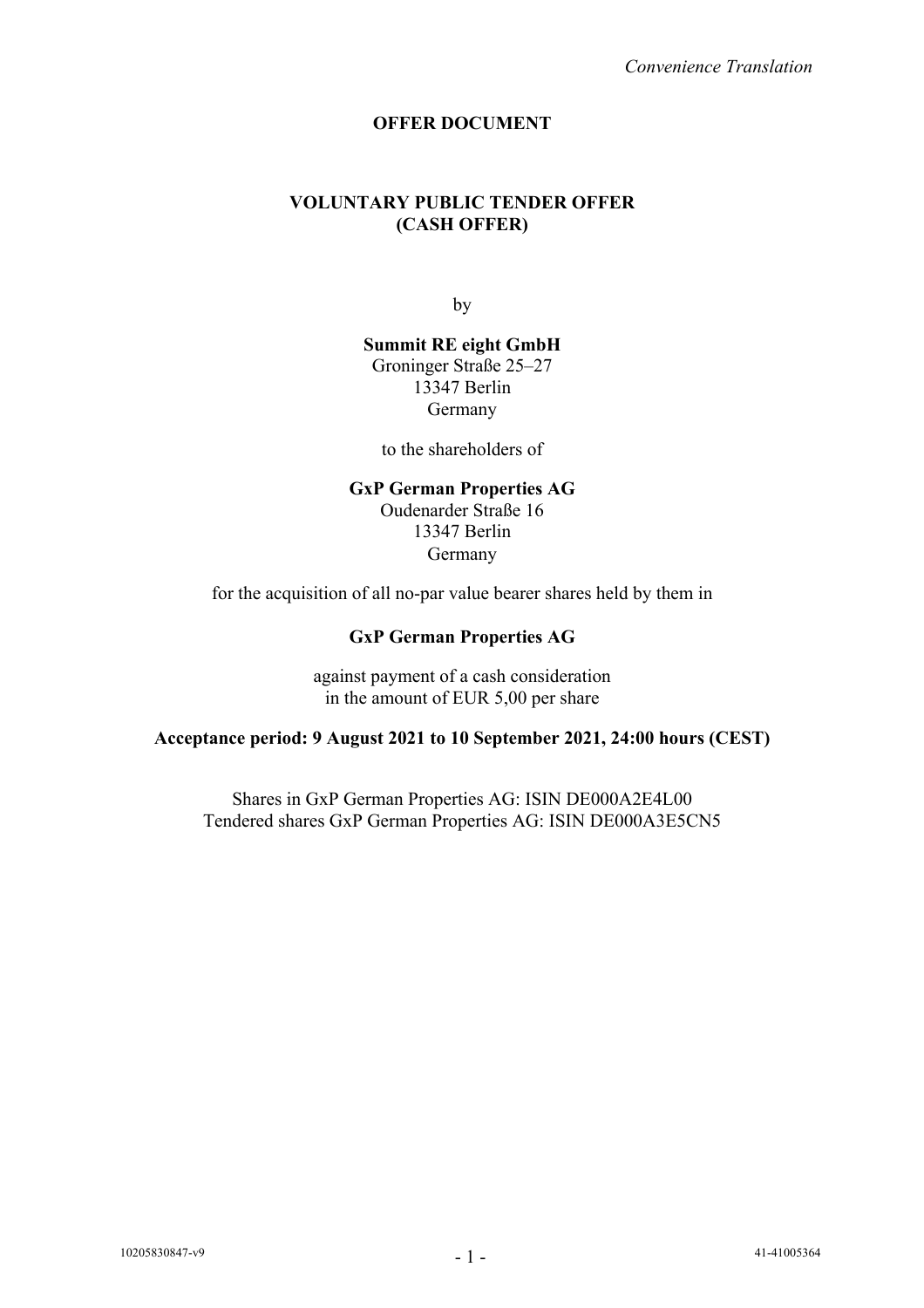# 1. **GENERAL INFORMATION**

### 1.1 **Basics and background to the offer**

This voluntary public tender offer ("**Offer**") by Summit RE eight GmbH with its registered office in Berlin, registered with the commercial register of the local court of Charlottenburg under HRB 105381 B with its business address at Groninger Straße 25– 27, 13347 Berlin, Germany ("**Bidder**") for the acquisition of all bearer shares not yet held by the Bidder or its group companies in GxP German Properties AG with its registered office in Berlin, Germany, registered with the commercial register of the local court of Charlottenburg under HRB 210330 B, ("**GxP**" or "**Target Company**") with ISIN DE000A2E4L00 ("**GxP Shares**") is addressed to all shareholders of GxP who are not part of the Bidder's group within the meaning of sections 15 et seq. of the German Stock Corporation Act (AktG) ("**GxP Shareholders**").

The background to the Offer is the indirect acquisition of 77.4% of the GxP Shares by Tristan Capital Partners ("**Tristan Capital**") on the basis of a purchase agreement dated 30 May 2021, which was completed on 28. Juni 2021 ("**Transaction**"). The Bidder's objective is to acquire 100% of the GxP Shares through this Offer.

The GxP Shares are currently listed on the Open Market (Basic Board) *(Freiverkehr)*  of the Frankfurt Stock Exchange as well as on other German stock exchanges on unregulated open markets *(Freiverkehr)*.

Following completion of the Transaction, the Bidder has discussed with the management board of GxP a potential application for termination of the listing of the GxP Shares on the unregulated open markets *(Freiverkehr)* in which the GxP Shares have been listed at GxP's initiative (the "**Delisting**"). The Bidder has offered its support for the Delisting and has agreed to provide GxP's shareholders with an opportunity, by way of a public offering, to sell their shares before the Delisting takes effect. On 2 August 2021, GxP has announced its decision to carry out the Delisting and disclosed that the Bidder has informed GxP of its decision to issue the Offer.

Accordingly, the Bidder would like to give GxP Shareholders the opportunity to sell their GxP Shares under this Offer.

GxP Shareholders who do not wish to accept the Offer should take into account – in addition to the information under Section 6 – that the GxP Shares will no longer be tradable on the stock exchanges once the Delisting becomes effective. It is uncertain whether and at what price GxP Shareholders will be able to sell their GxP Shares after the Delisting.

Where reference is made to Sections, these are Sections of this offer document.

# 1.2 **Implementation according to German law**

The Offer will be implemented exclusively in accordance with German law. The Offer will not be implemented in accordance with the provisions of any other legal system. Therefore, no announcements, registrations, admissions or approvals of this offer document or the Offer have been applied for or arranged outside the Federal Republic of Germany.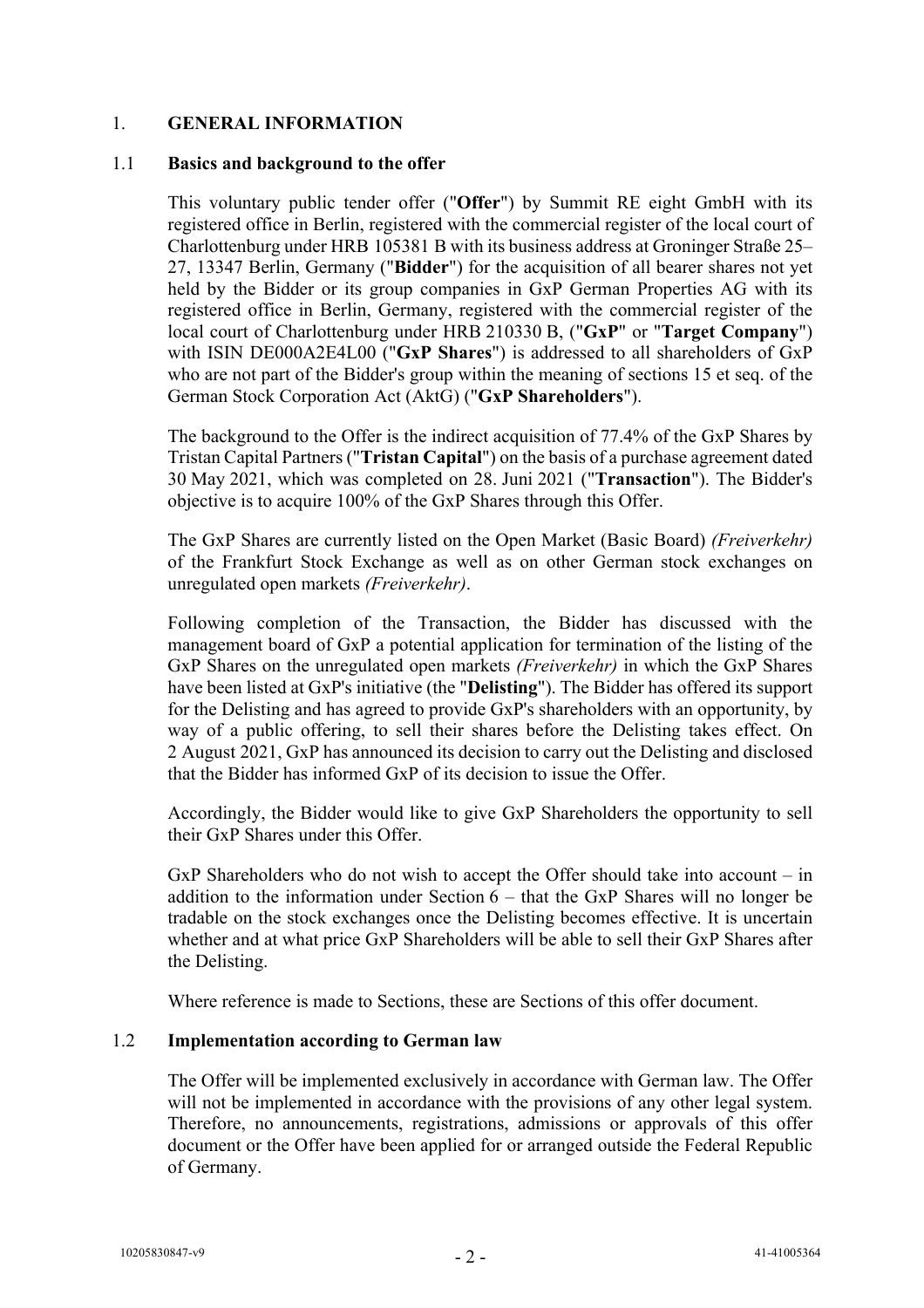The Offer is not directed to any shareholder in any jurisdiction in which this Offer would be contrary to the laws of such jurisdiction. In particular, this Offer is not directed at, and may not be accepted by, "US persons" within the meaning of the US Securities Act 1933 (as amended from time to time) or persons resident or ordinarily resident in the United States of America, Australia, Canada and/or Japan.

The provisions of the German Securities Acquisition and Takeover Act (WpÜG) do not apply to this Offer, as the WpÜG, pursuant to section 1 para. 1 WpÜG, only applies to offers for the acquisition of securities admitted to trading on an organised market, and the Open Market and the Basic Board sub-segment do not belong to organised markets.

# 1.3 **Publication of the offer document**

The offer document is not intended for publication, dispatch, distribution or dissemination in jurisdictions other than the Federal Republic of Germany. The Bidder has not permitted the publication, dispatch, distribution or dissemination of the offer document by third parties outside the Federal Republic of Germany. The Bidder is not obliged to ensure and does not assume any liability that the publication, dispatch, distribution or dissemination of the offer document outside the Federal Republic of Germany complies with the respective local legal provisions.

This offer document will be published on 6 August 2021 by announcement in the German Federal Gazette (*Bundesanzeiger*) and for information purposes on the Internet at

https://gxpag.com

under the heading "Investor Relations".

The Bidder has not permitted the publication, dispatch, distribution or dissemination of the offer document or any other documents related to the Offer by third parties outside the Federal Republic of Germany.

# 1.4 **Acceptance of the Offer outside the Federal Republic of Germany**

GxP Shareholders with their place of residence, registered office or habitual abode abroad should take into account that this offer document does not constitute a public tender offer under the respective foreign law outside the Federal Republic of Germany. GxP Shareholders who wish to accept the Offer outside the Federal Republic of Germany are requested to note the following.

The acceptance of the Offer outside the Federal Republic of Germany may be subject to legal restrictions. The Bidder does not warrant that the acceptance of the Offer outside the Federal Republic of Germany is permissible.

# 1.5 **No updates**

All statements, opinions, intentions and forward-looking statements contained in this offer document are, unless expressly stated otherwise, based on the information currently available to the Bidder and on certain assumptions made by the Bidder at the time of publication of this offer document, which may change in the future. The Bidder will not update this offer document unless required to do so by law.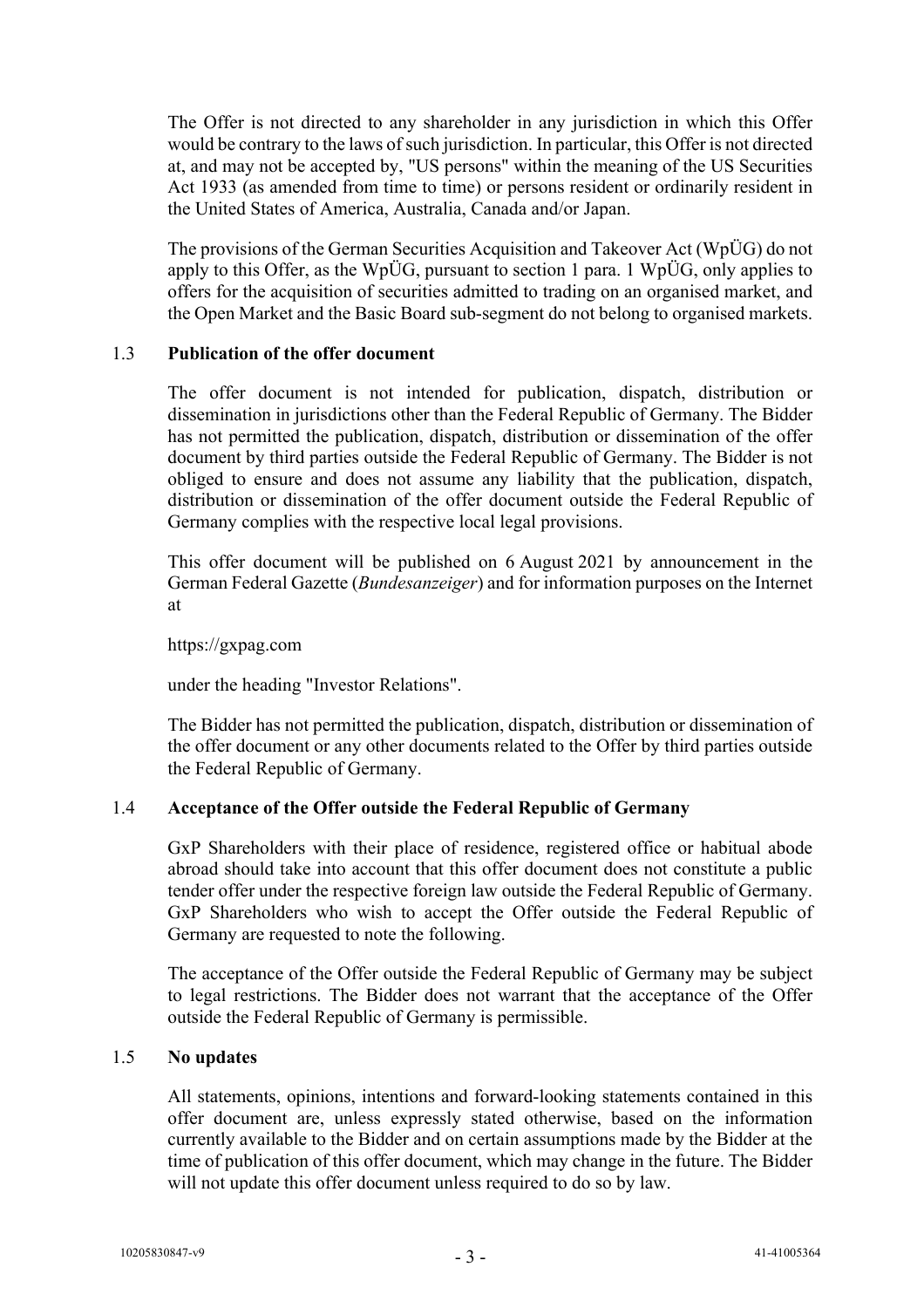# 2. **OFFER AND OFFER PRICE**

The Bidder hereby offers to the GxP Shareholders to acquire their GxP Shares (each with a pro rata amount of the share capital of EUR 1.00 per share), including all rights attached to such shares at the time of settlement of the Offer, in particular the right to dividends, at a purchase price ("**Offer Price**") of EUR 5.00 per GxP Share in accordance with the further provisions of this offer document.

The Offer Price represents an attractive opportunity for GxP Shareholders to sell their illiquid shares at a premium valuation before the Delisting is implemented. The Offer Price represents:

- an 89% premium to the closing share price of GxP on the Frankfurt Stock Exchange on 4 February 2021 when GxP disclosed that its former majority shareholder, Summit Properties Limited, is in discussions with an international investor to sell its German subsidiaries, which includes G<sub>x</sub>P<sub>.</sub>
- a 22% premium to the closing share price on the Frankfurt Stock Exchange on 31 May 2021, the day on which GxP disclosed that Tristan Capital signed definitive agreements to indirectly acquire a 77.4% shareholding in GxP and is considering an offer for EUR 5.00 per GxP Share.

# 3. **ACCEPTANCE PERIOD**

# 3.1 **Start and end of the Acceptance Period**

The period for acceptance of this Offer begins on 9 August 2021 and ends on 10 September 2021, 24:00 hours (CEST) ("**Acceptance Period**").

# 3.2 **Extension of the Acceptance Period**

The Bidder reserves the right to extend the Acceptance Period once or several times – but no longer than for a further three months. Any extension of the Acceptance Period will be announced by the Bidder without undue delay and prior to the expiry of the Acceptance Period (or the extended Acceptance Period) in accordance with Section 1.3 in the German Federal Gazette (*Bundesanzeiger*) and on the website referred to in Section 1.3. In the event of an extension of the Acceptance Period, the periods for the settlement of the Offer set out in this offer document shall be postponed accordingly. Shareholders who have already accepted the Offer will not be entitled to withdraw their acceptance in such case.

# 4. **CONDITIONS**

This Offer and the sale and transfer agreements to be entered into as a result of acceptance of the Offer are not subject to any conditions.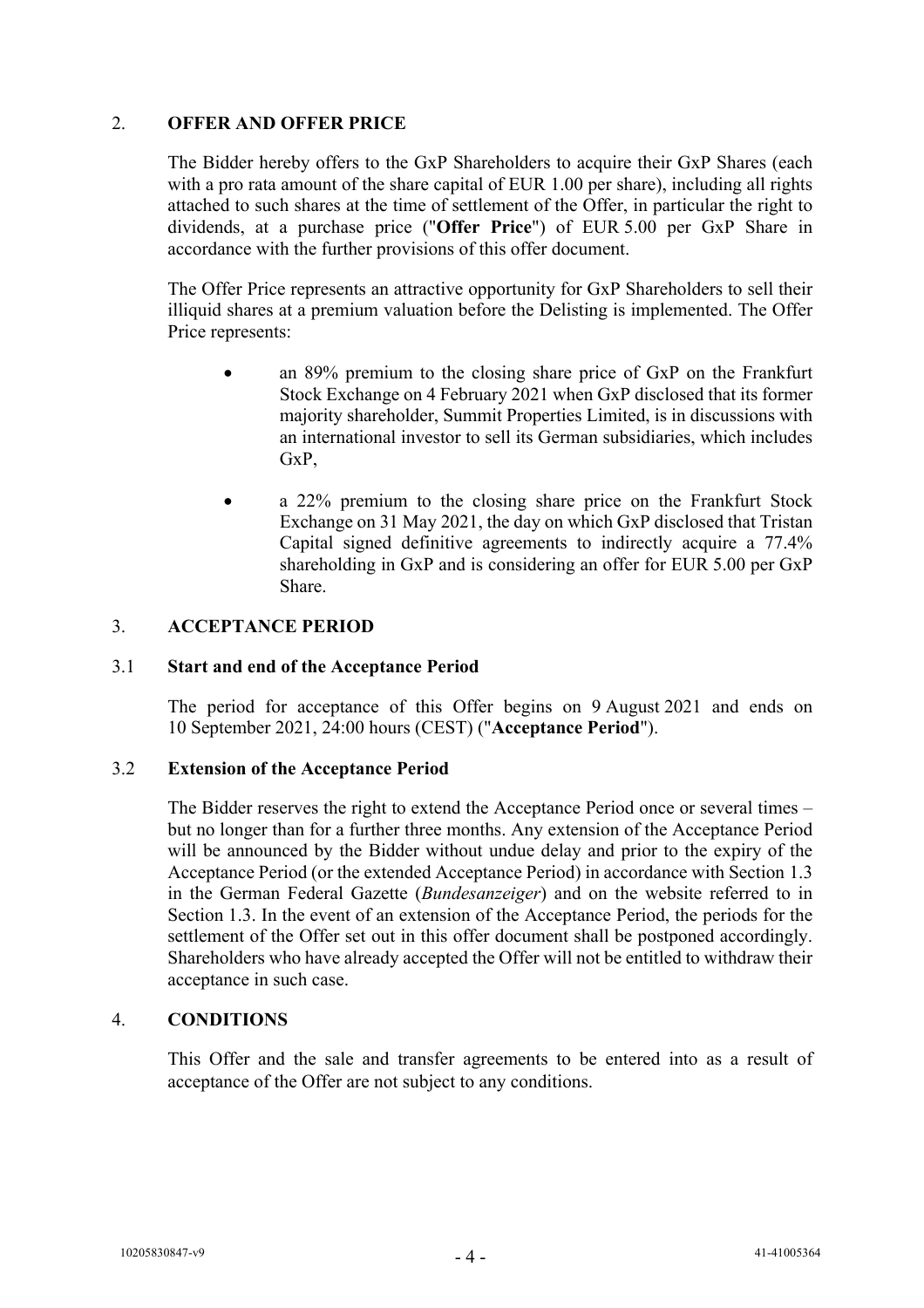# 5. **IMPLEMENTATION OF THE OFFER**

#### 5.1 **Declaration of Acceptance and transfer**

The Bidder has appointed Quirin Privatbank AG, Kurfürstendamm 119, 10711 Berlin, as the central settlement agent ("**Central Settlement Agent**") for the technical settlement of the Offer.

GxP Shareholders who wish to accept the Offer should address any questions regarding the acceptance of the Offer and its technical settlement to their respective custodian credit institution or to their respective other custodian securities service provider with its registered office or branch in the Federal Republic of Germany or other custodian provider ("**Custodian Institution**"). The Custodian Institutions have been informed separately about the handling of the acceptance and the settlement of the Offer and are required to inform customers holding GxP Shares in their securities accounts about the Offer and the steps required for its acceptance.

GxP Shareholders may only accept the Offer if they, within the Acceptance Period,

- (a) declare acceptance of the Offer in writing to their Custodian Institution ("**Declaration of Acceptance**"); and
- (b) instruct their Custodian Institution to transfer the GxP Shares in their securities account for which they wish to accept this Offer to the interim class ISIN DE000A3E5CN5 at Clearstream Banking Aktiengesellschaft, Frankfurt am Main, Germany ("**Clearstream**").

For the acceptance of the Offer via a Custodian Institution, it is necessary that Custodian Institutions domiciled abroad forward the Declaration of Acceptance – as described above – in due time with all instructions and declarations described in this Section 5.1 and Section 5.2 to a Custodian Institution with its registered office or branch in the Federal Republic of Germany.

The Declaration of Acceptance shall only become effective if the GxP Shares for which the acceptance has been declared have been transferred to the ISIN DE000A3E5CN5 at Clearstream in due time ("**Tendered GxP Shares**"). The transfer of the Tendered GxP Shares will be initiated by the Custodian Institution upon receipt of the Declaration of Acceptance. If the Declaration of Acceptance has been declared to the Custodian Institution within the Acceptance Period, the transfer of the Tendered GxP Shares to ISIN DE000A3E5CN5 shall be deemed to have been made in due time if the transfer is effected no later than on the second banking day after the expiry of the Acceptance Period by no later than 6:00 p.m. (local time Frankfurt am Main, Germany), i.e. by no later than 14 September 2021, 6:00 p.m. (local time Frankfurt am Main, Germany).

Declarations of Acceptance that are not received by the relevant Custodian Institution within the Acceptance Period or that are incorrectly or incompletely completed will not be deemed to constitute acceptance of the Offer and will not entitle the GxP Shareholder to receive the Offer Price. The Bidder is not obliged to inform the relevant GxP Shareholder of any defects or errors in the Declaration of Acceptance and shall not be liable if no such information is provided.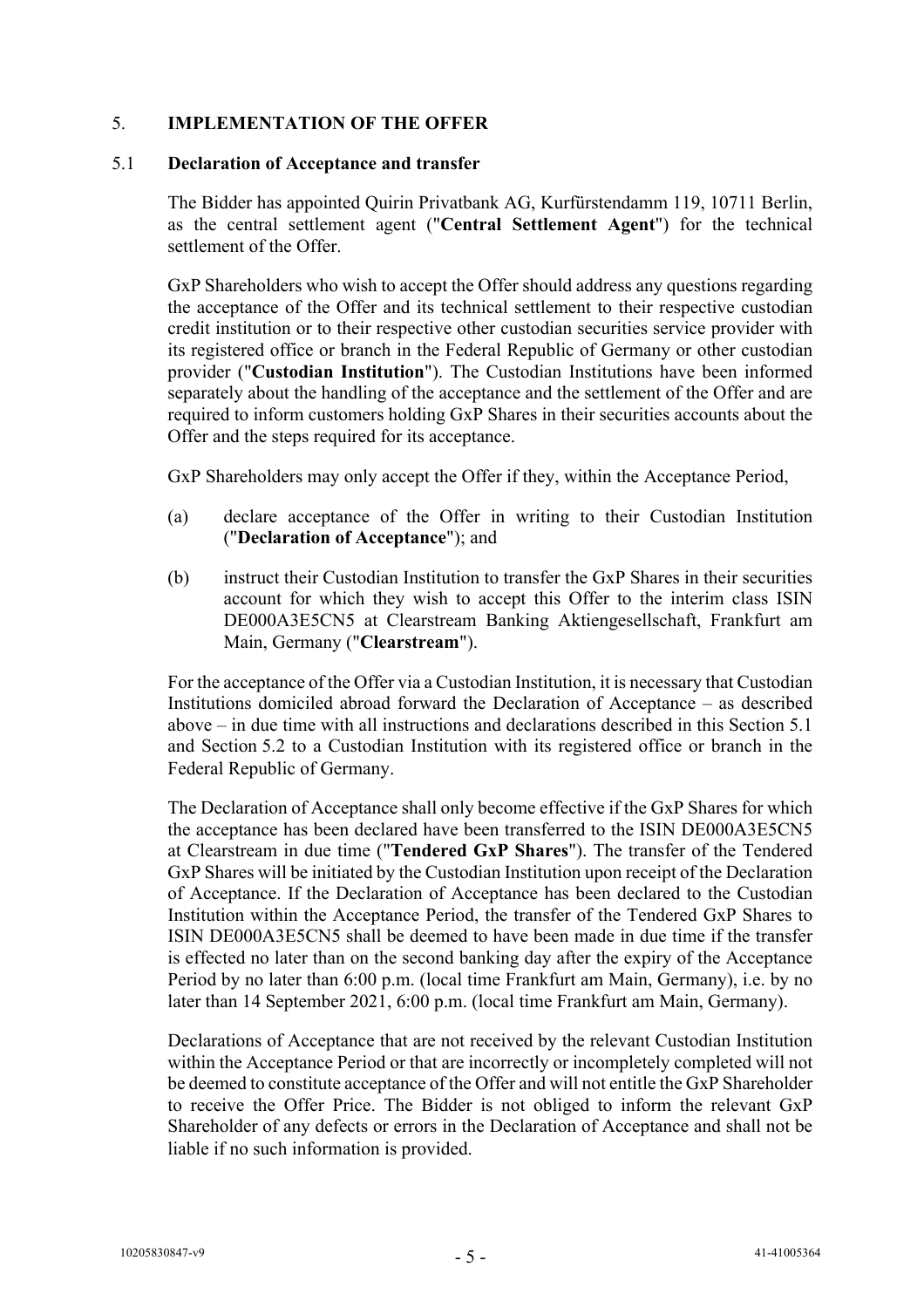# 5.2 **Further declarations associated with the acceptance**

By declaring their acceptance of the Offer pursuant to Section 5.1 of this offer document,

- (a) the accepting GxP Shareholders instruct and authorise their Custodian Institution and any intermediate custodian of the relevant Tendered GxP Shares,
	- to leave the Tendered GxP Shares in their securities account for the time being, but to arrange for the transfer to the ISIN DE000A3E5CN5 at Clearstream;
	- to instruct and authorise Clearstream to make the Tendered GxP Shares, including the rights attached thereto at the time of settlement, available to the Central Settlement Agent in its securities account at Clearstream for transfer to the Bidder after the expiry of the Acceptance Period;
	- to instruct and authorise Clearstream to transfer the Tendered GxP Shares, including all rights attached thereto at the time of settlement, to the Bidder concurrently against payment of the Offer Price for the respective Tendered GxP Shares to the account of the relevant Custodian Institution at Clearstream in accordance with the provisions of the Offer;
	- to instruct and authorise any intermediate custodians of the relevant Tendered GxP Shares as well as Clearstream to provide the Bidder or the Central Settlement Agent with all information required for declarations or publications by the Bidder, in particular the number of GxP Shares transferred into the ISIN DE000A3E5CN5 on each trading day during the Acceptance Period; and
	- to forward the Declaration of Acceptance to the Central Settlement Agent upon request; and
- (b) the accepting GxP Shareholders instruct and authorise the Central Settlement Agent as well as their respective Custodian Institution, in each case with exemption from the prohibition of self-dealing pursuant to section 181 of the German Civil Code (BGB), to take all actions necessary or expedient for the settlement of this Offer in accordance with this offer document as well as to make and receive declarations, in particular to effect the transfer of ownership of the Tendered GxP Shares to the Bidder; and
- (c) the accepting GxP Shareholders declare that
	- they accept the Offer in respect of all GxP Shares held in their securities account at the Custodian Institution at the time of the Declaration of Acceptance of the Offer, unless the Declaration of Acceptance expressly states otherwise in writing;
	- they transfer their Tendered GxP Shares, including all rights attached thereto at the time of the relevant settlement of the Offer, to the Bidder concurrently against payment of the Offer Price, subject to the expiry of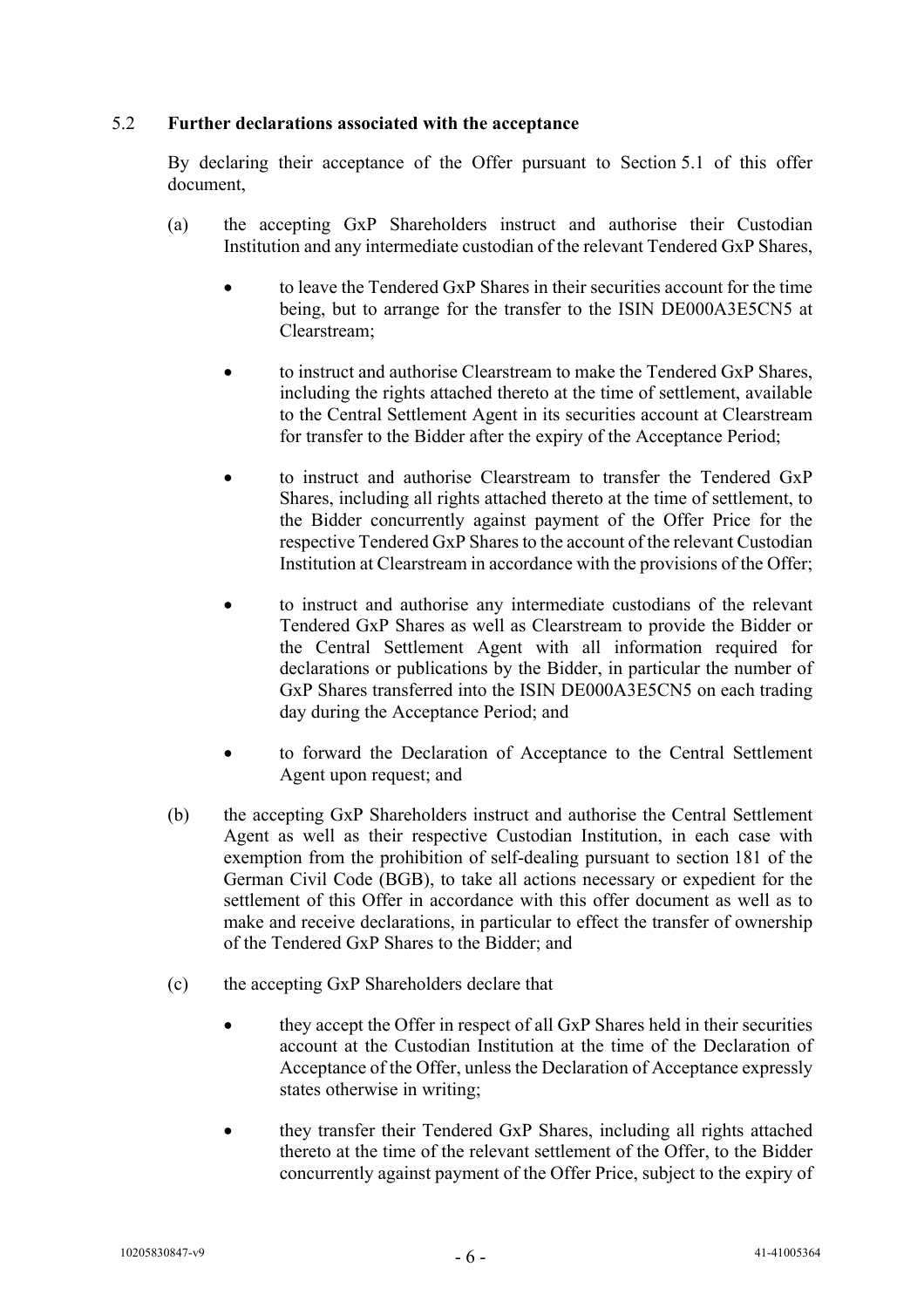the Acceptance Period, to the account of the relevant Custodian Institution at Clearstream;

- they expressly consent in advance to an extension of the Acceptance Period in accordance with Section 3.2 without being entitled to withdraw their acceptance; and
- the Tendered GxP Shares are, at the time of the transfer of title to the Bidder, solely owned by the Bidder, are not subject to any restrictions on disposal and are free from rights and claims of third parties.

The instructions, orders, powers of attorney, authorisations, declarations and assurances set out in lit. (a) to lit. (c) above are irrevocably given and made in the interest of a smooth and expeditious settlement of this Offer. GxP Shareholders who do not irrevocably give or make such instructions, orders, powers of attorney, authorisations, declarations and assurances will be treated as if they had not accepted the Offer.

# 5.3 **Legal consequences of acceptance**

Upon acceptance of this Offer, a purchase and transfer agreement for the sale and transfer of the Tendered GxP Shares will be concluded between the accepting GxP Shareholder and the Bidder in accordance with the provisions of this offer document.

Upon settlement of the Offer, the rights attached to the Tendered GxP Shares at that time (in particular the right to receive dividends) shall pass to the Bidder.

#### 5.4 **Settlement of the Offer and payment of the purchase price**

The payment of the purchase price for the Tendered GxP Shares will be made concurrently with the transfer of the Tendered GxP Shares to the account of the Central Settlement Agent at Clearstream.

The Central Settlement Agent will transfer the Offer Price to the respective Custodian Institutions without undue delay, at the latest ten banking days after the expiry of the Acceptance Period (i.e. at the latest on 24 September 2021).

Upon crediting the Offer Price owed to the account of the respective Custodian Institution at Clearstream, the Bidder has fulfilled its obligation to pay the Offer Price to the respective GxP Shareholder. It is the responsibility of the respective Custodian Institution to credit the respective Offer Price owed to the account of the accepting GxP shareholder

# 5.5 **No stock exchange trading in tendered Shares**

Stock exchange trading in Tendered GxP Shares is not intended. GxP Shareholders who have accepted the Offer will therefore not be able to trade their Tendered GxP Shares on any stock exchange from the time of the transfer of the GxP Shares to ISIN DE000A3E5CN5.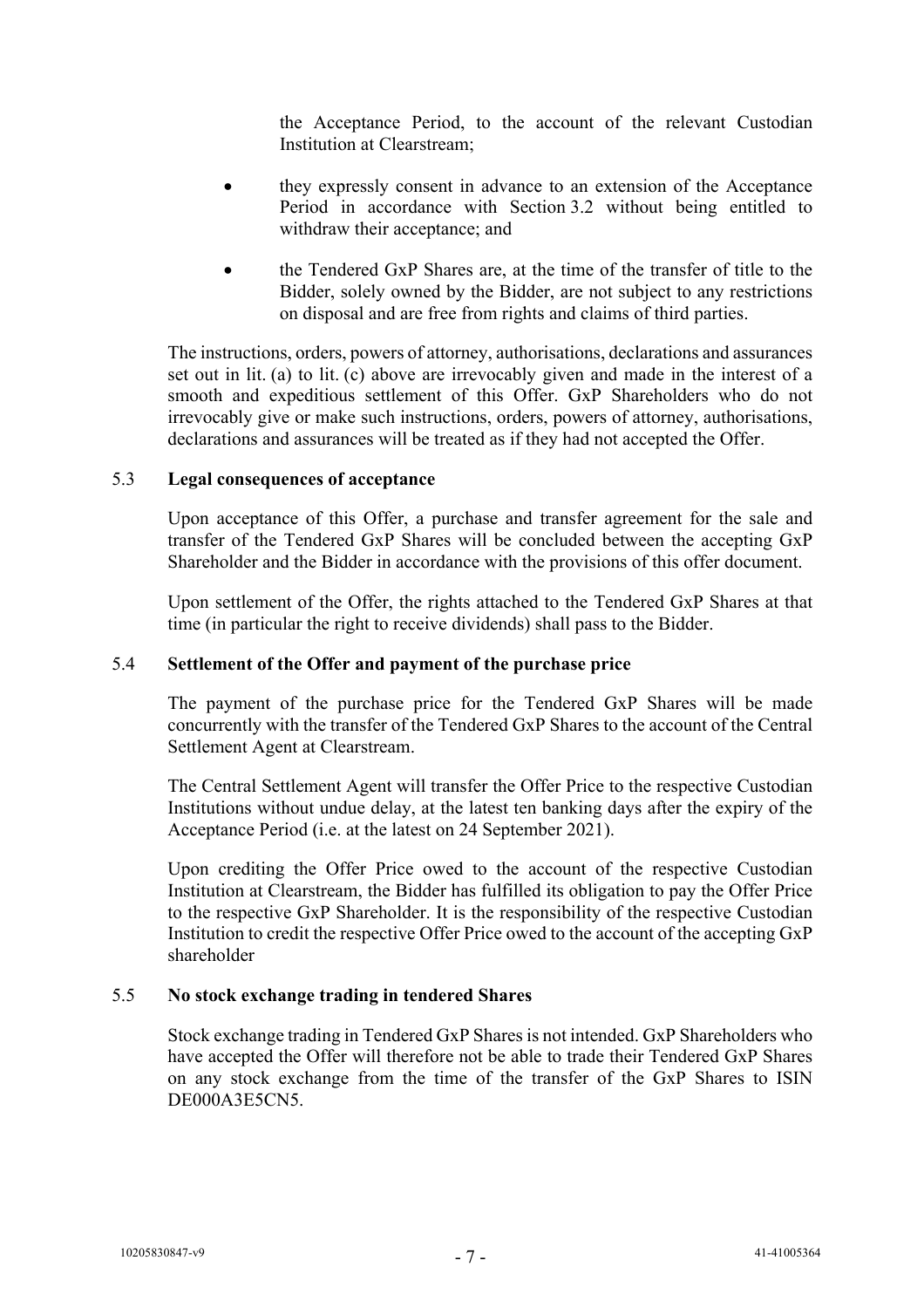# 5.6 **Costs of acceptance**

The acceptance of the Offer via a Custodian Institution with its registered office in Germany (including a German branch of a foreign Custodian Institution) is in principle free of costs and expenses for GxP Shareholders except for the costs of transmitting the Declaration of Acceptance to the respective Custodian Institution. For this purpose, the Bidder will grant the Custodian Institutions a custodian bank commission in the amount of EUR 7.50 for each securities account for which GxP Shares have been tendered. Fees, costs and expenses of foreign Custodian Institutions shall be borne by the GxP Shareholders accepting the offer.

Taxes and duties incurred in connection with the acceptance of this Offer and the transfer of the Tendered GxP Shares against payment of the Offer Price shall be borne by each accepting GxP Shareholder.

# 5.7 **Right of withdrawal**

The GxP Shareholders who have accepted the Offer have no contractual right to withdraw from the agreement concluded by accepting the Offer.

# 6. **INFORMATION FOR GXP SHAREHOLDERS WHO DO NOT WISH TO ACCEPT THE OFFER**

GxP Shareholders who do not wish to accept the Offer should – in addition to the consequences of the intended Delisting already mentioned under Section 1.1 – consider the aspects listed below.

# 6.1 **Effects of the Offer**

The price of the GxP Shares may be affected by the fact that the Bidder has announced this Offer with an Offer Price of EUR 5.00 per GxP Share. It is uncertain how the price of the GxP Share will develop during or after the expiry of the Acceptance Period. It cannot be ruled out that after the implementation of the Offer and depending on the acceptance rate, the offer and the demand for GxP Shares will be lower than today and thus the trading liquidity of the GxP Shares will decrease. A possible restriction of the trading liquidity could also lead to stronger price fluctuations than in the past.

# 6.2 **Delisting**

As a result of the intended Delisting, GxP Shares may no longer be traded on the stock exchange. The liquidity for disposing GxP Shares may be severely restricted. It is uncertain whether and at what price GxP Shareholders will be able to sell their GxP Shares after the intended Delisting. In addition, it cannot be ruled out that the intended Delisting will have an adverse effect on the stock exchange price of the GxP Shares.

# 6.3 **Majority of votes and capital for structural measures**

With the completion of the Transaction, Tristan Capital has acquired an indirect interest in GxP amounting to 77.4%. As a result, Tristan Capital indirectly has the necessary voting and capital majority to be able to implement important structural measures under company law with regard to GxP at its general shareholders' meeting, in particular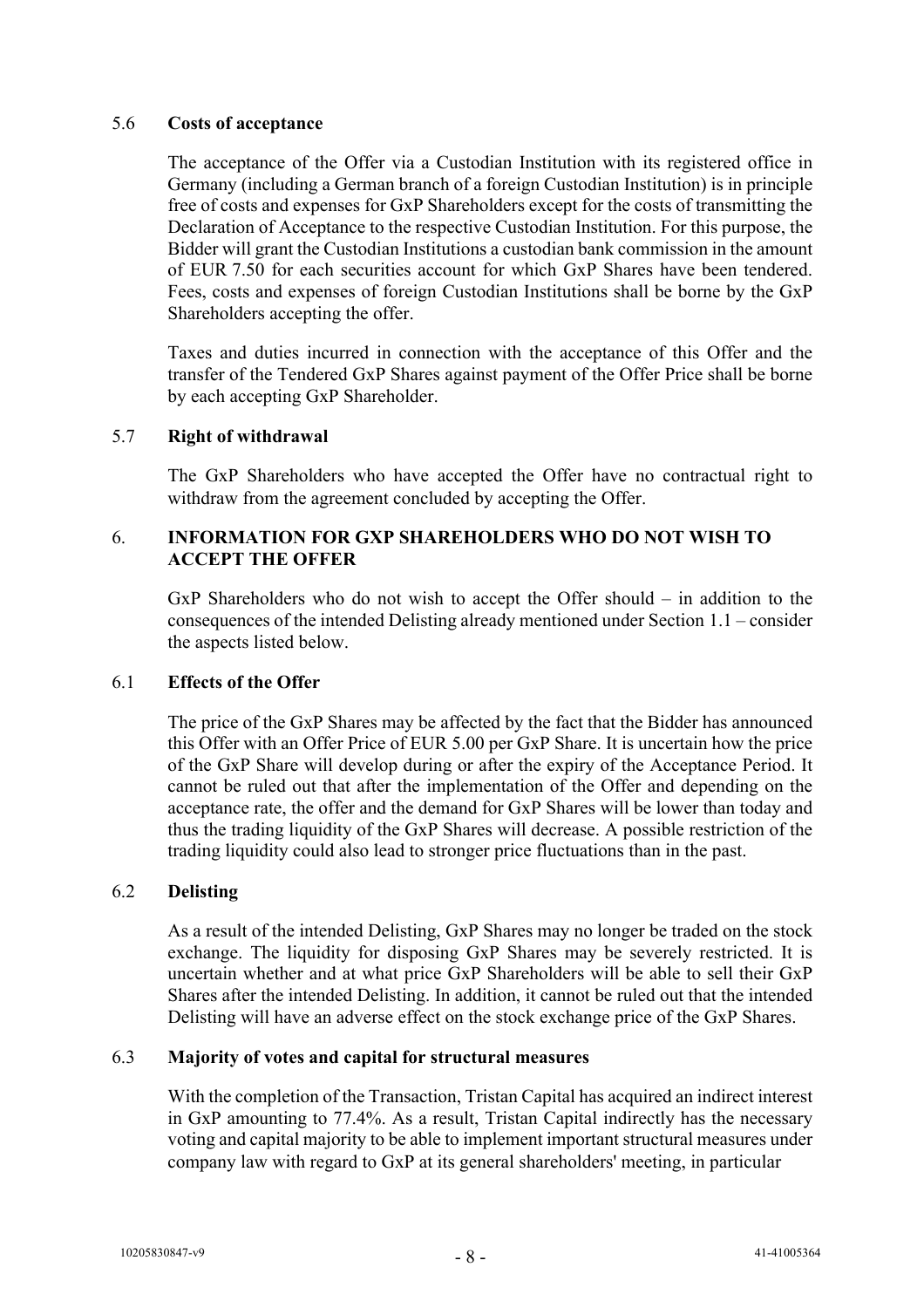- amendments to the articles of association (including the change of legal form);
- capital increases;
- the exclusion of GxP shareholders' subscription rights in the event of capital measures;
- the approval of inter-company agreements (including control and profit transfer agreements); as well as
- transformations, mergers and dissolutions (including a so-called transferring dissolution).

# 7. **TAXES**

Prior to accepting this Offer, the Bidder recommends that GxP Shareholders obtain tax advice on the tax consequences of accepting this Offer, taking into account their personal circumstances.

# 8. **PUBLICATIONS**

The Bidder will publish the final result of the Offer in the German Federal Gazette (*Bundesanzeiger*) and on the Internet at

https://gxpag.com

under the heading "Investor Relations", presumably on the third banking day after the expiry of the Acceptance Period, i.e. on 15 September 2021.

Supplements or amendments to the Offer will be published in the same manner as this offer document.

The aforementioned other publications and further notifications by the Bidder in connection with the Offer will be made in the German Federal Gazette (*Bundesanzeiger*) and on the Internet at

https://gxpag.com

under the heading "Investor Relations", unless there are further statutory publication obligations.

# 9. **APPLICABLE LAW AND PLACE OF JURISDICTION**

This Offer and the purchase and transfer agreements concluded on the basis of this Offer shall be governed exclusively by the laws of the Federal Republic of Germany, to the exclusion of any provisions that would lead to the application of foreign law. The exclusive place of jurisdiction for all disputes arising out of or in connection with the Offer (as well as any agreement concluded as a result of the acceptance of the Offer) is, to the extent permitted by law, Berlin, Germany.